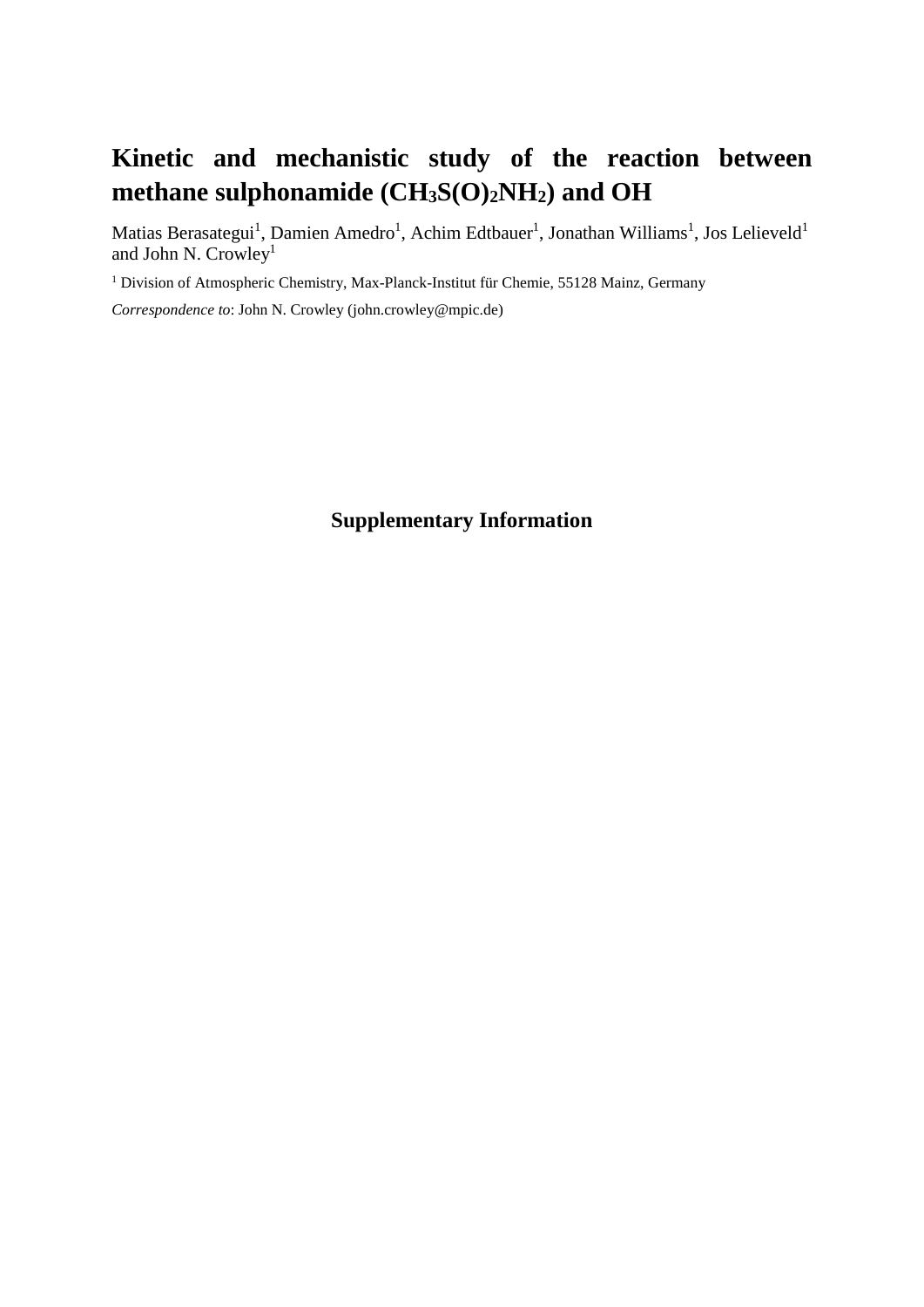| mode                | IR Gas $^a$  | Frequencies $(cm^{-1})^{a,b}$ |                     | Mode description |                               |
|---------------------|--------------|-------------------------------|---------------------|------------------|-------------------------------|
|                     |              | $6 - 31 + + G(d,p)$           | Aug-CC-pVTZ         | ratio            |                               |
| $v_1, v_2$          | 3362 (18.1)  | 3599 (21.3)                   | 3531 (17.8)         | 0.952            | NH <sub>2</sub> asym. stretch |
| $V_3$               | 3266 (100)   | 3393 (100.0)                  | 3326 (100.0)        | 0.982            | NH <sub>2</sub> sym. stretch  |
| $V_4$               |              | 3373 $(<0.1)$                 | 3304 (0.2)          |                  | $NH2$ sym. stretch            |
| $V_5, V_6$          |              | 3192 $(< 0.1)$                | 3131 (< 0.1)        |                  | $CH3$ deformation             |
| $V_7, V_8$          | 3030 $(1.3)$ | 3185(0.1)                     | $3124 \, (\le 0.1)$ | 0.970            | CH <sub>3</sub> asym. stretch |
| $V_9, V_{10}$       | 2940 (0.7)   | 3079(0.1)                     | 3029 $(< 0.1)$      | 0.971            | $CH3$ sym. stretch            |
| $V_{11}$            |              | 1619(1.0)                     | 1610(0.5)           |                  | $NH2$ bend                    |
| $v_{12}$            | 1557(4.2)    | 1610(4.1)                     | 1604(2.8)           | 0.971            | NH <sub>2</sub> bend          |
| $V_{13}$ , $V_{14}$ |              | 1461(0.7)                     | 1461(0.8)           |                  | $CH3$ rocking                 |
| $V_{15}$ , $V_{16}$ | 1419(0.7)    | 1460(1.0)                     | 1461(0.6)           | 0.971            | CH <sub>3</sub> asym. bend    |
| $V_{17}$ , $V_{18}$ |              | 1364(1.6)                     | 1358 (1.4)          |                  | CH <sub>3</sub> umbrella      |
| V <sub>19</sub>     |              | 1306 (16.7)                   | 1273 (13.9)         |                  | $SO2$ asym. stretch           |
| $V_{20}$            | 1326 (36.9)  | 1299 (41.1)                   | 1267 (34.4)         | 1.047            | SO <sub>2</sub> asym. stretch |
| $V_{21}$            | 1216(2.0)    | 1135(3.3)                     | 1128(3.6)           | 1.078            | $NH2$ rocking                 |
| $V_{22}$            |              | 1125(2.0)                     | 1122(4.0)           |                  | $NH2$ rocking                 |
| $V_{23}$            | 1157 (22.9)  | 1114 (26.2)                   | 1084 (22.5)         | 1.065            | $SO2$ sym. stretch            |
| V <sub>24</sub>     | 1105(3.4)    | 1092(5.3)                     | 1061(4.5)           | 1.041            | $SO2$ sym. stretch            |
| $V_{25}$            |              | 1000(2.0)                     | 997 (2.0)           |                  | $CH3$ wagging                 |
| $V_{26}$            | 989 (4.1)    | 998 (4.1)                     | 994 (4.0)           | 0.995            | $CH3$ wagging                 |
| $V_{27}$ , $V_{28}$ |              | 985 (0.3)                     | 985 (0.2)           |                  | $CH3$ twisting                |
| V <sub>29</sub>     |              | 916(9.0)                      | 906(7.1)            |                  | C-S stretch                   |
| $V_{30}$            | 885 (1.4)    | 894 (12.3)                    | 888 (10.6)          | 0.997            | C-S stretch                   |
| $V_{31}$            | 773 (3.8)    | 738 (19.5)                    | 736 (20.7)          | 1.050            | NH <sub>2</sub> wagging       |

**Table S1.** Experimental and calculated vibrational wavenumbers for the dimer of CH<sub>3</sub>SO<sub>2</sub>NH<sub>2</sub>.

736 (<0.1), v<sub>32</sub>; 705 (2.0), v<sub>33</sub>; 695 (12.1), v<sub>34</sub>; 491 (4.3), v<sub>35</sub>; 489 (3.4), v<sub>36</sub>; 465 (3.7), v<sub>37</sub>; 464 (<0.1),  $v_{38}$ ; 424 (<0.1),  $v_{39}$ ; 420 (1.2),  $v_{40}$ ; 358 (0.4),  $v_{41}$ ; 355 (2.3),  $v_{42}$ ; 302 (0.5),  $v_{43}$ ; 302 (2.4),  $v_{44}$ ; 291 (0.1),  $v_{45}$ ; 289 (0.1),  $v_{46}$ ; 225 (0.3),  $v_{47}$ ; 224 (<0.1),  $v_{48}$ ; 139 (2.0),  $v_{49}$ ; 117 (0.1),  $v_{50}$ ; 98  $\left( \langle 0.1 \right)$ ,  $v_{51}$ ; 41  $\left( 0.4 \right)$ ,  $v_{52}$ ; 32  $\left( 1.2 \right)$ ,  $v_{53}$ ; 25  $\left( \langle 0.1 \right)$ ,  $v_{54}$ .<sup>*b*</sup>

a) Relative absorbance at band maximum in parentheses.

b) Calculated using the B3LYP method.

.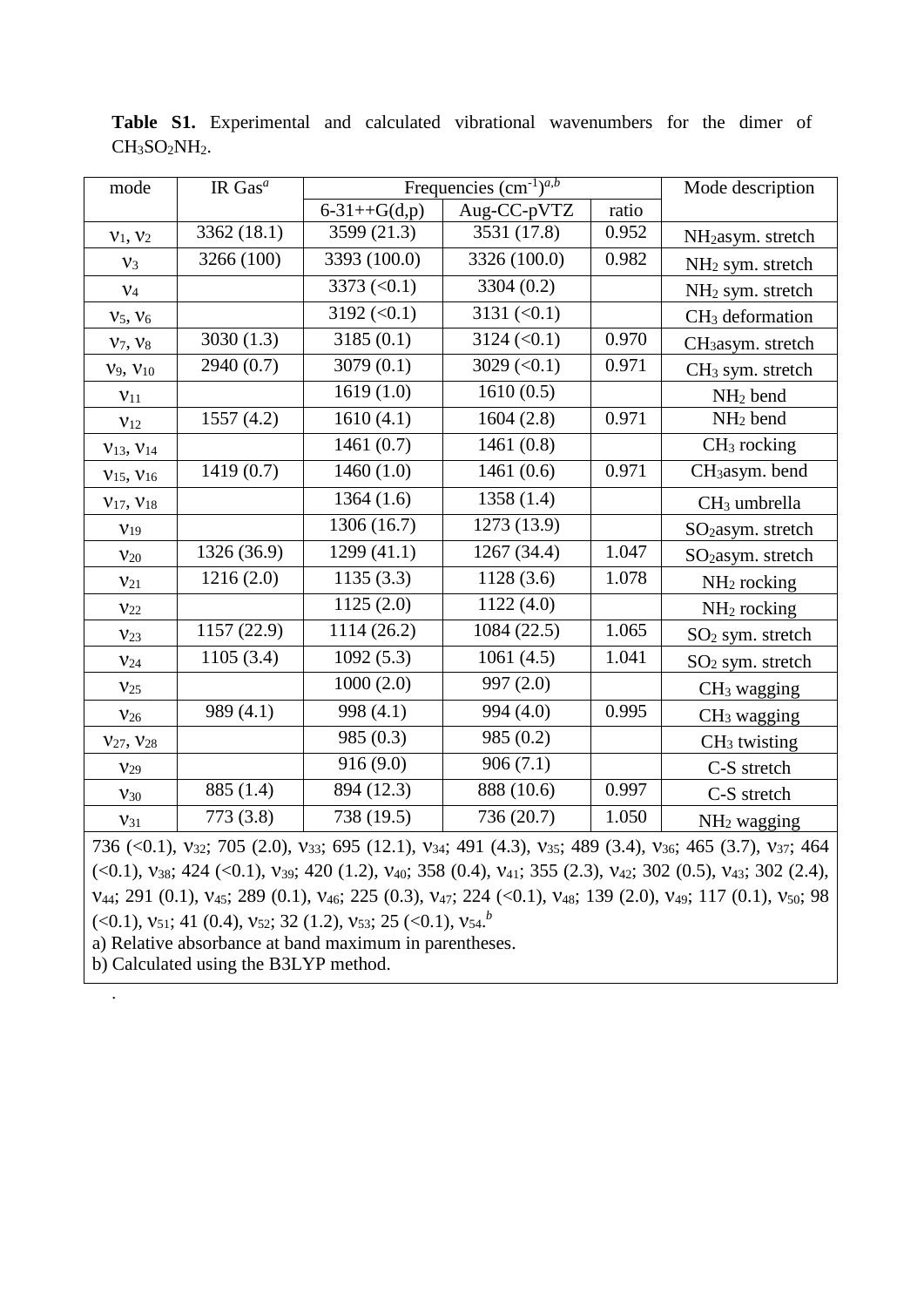

**Figure S1.** Comparision of the experimental spectrum of the MSAM-dimer (black line, after the substraction of the monomer) and the simulated spectrum at the same level of theory as used for the monomer (red line).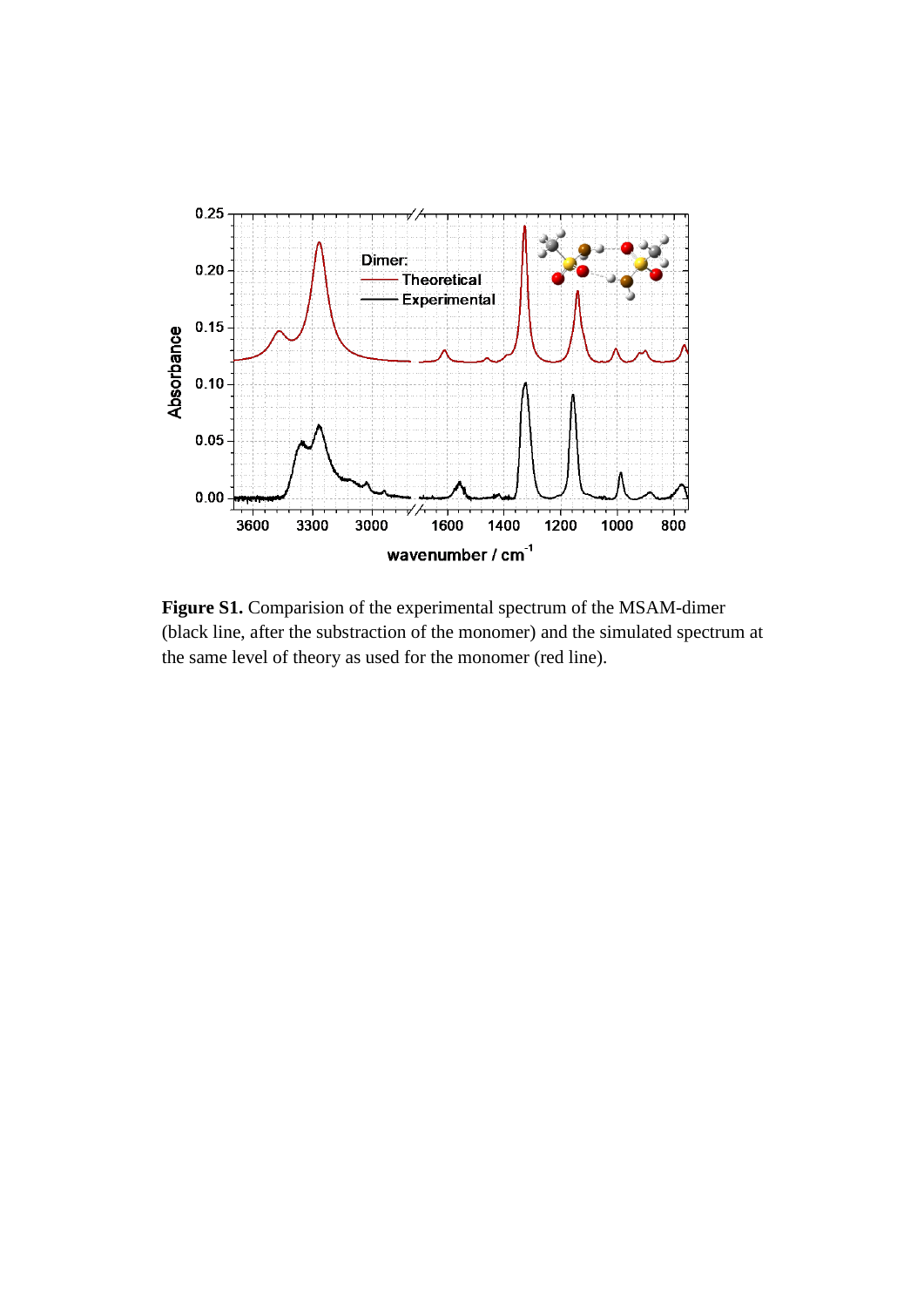| $k^{\mathrm{a}}$                     | Reaction                                                | References /<br>notes |
|--------------------------------------|---------------------------------------------------------|-----------------------|
| $8.5 \times 10^{-5}$ s <sup>-1</sup> | $O_3 \rightarrow O_2 + O(^1D)$                          | b                     |
| $1.2 \times 10^{-10}$                | $O(^1D) + H_2 \rightarrow OH + H$                       | <b>IUPAC</b>          |
| $6.7 \times 10^{-15}$                | $OH + H_2 \rightarrow H_2O + H$                         | <b>IUPAC</b>          |
| $1 \times 10^{-12}$                  | $H + O_2 \rightarrow HO_2$                              | <b>IUPAC</b>          |
| $2.8 \times 10^{-11}$                | $H + O_3 \rightarrow OH + O_2$                          | <b>IUPAC</b>          |
| $2.0 \times 10^{-15}$                | $HO_2 + O_3 \rightarrow OH + 2 O_2$                     | <b>IUPAC</b>          |
| $1.4 \times 10^{-13}$                | $CH_3SO_2NH_2+OH \rightarrow CH_2SO_2NH_2+H_2O$         | This work             |
| $8.3 \times 10^{-12}$                | $CH_2SO_2NH_2 + O_2 \rightarrow O_2CH_2SO_2NH_2$        | $\mathbf c$           |
| $5.99 \times 10^{-12}$               | $2 O_2CH_2SO_2NH_2 \rightarrow O_2 + 2 OCH_2SO_2NH_2$   | d                     |
| $8\times10^{\text{-}12}$             | $O_2CH_2SO_2NH_2 + NO \rightarrow NO_2 + OCH_2SO_2NH_2$ | e                     |
| $4.2 \times 10^{25}$ s <sup>-1</sup> | $OCH_2SO_2NH_2 \rightarrow CH_2O + SO_2NH_2$            | $\mathbf f$           |
| $8.5 \times 10^{-12}$                | $CH_2O + OH \rightarrow HCO + H_2O$                     | <b>IUPAC</b>          |
| $2.01 \times 10^{-13}$               | $CH2O + OH \rightarrow HCOOH + H$                       | <b>IUPAC</b>          |
| $5.6 \times 10^{-12}$                | $HCO + O_2 \rightarrow HO_2 + CO$                       | <b>IUPAC</b>          |
| $1.5 \times 10^{-13}$                | $CO + OH + O2 \rightarrow CO2 + HO2$                    | <b>IUPAC</b>          |
| $500 s^{-1}$                         | $SO_2NH_2 \rightarrow SO_2 + NH_2$                      | g                     |
| $1.9 \times 10^{-13}$                | $NH2 + O3 \rightarrow NH2O + H2O$                       | KP 1999               |
| $3.2 \times 10^{-11}$                | $NH2 + HO2 \rightarrow NH2O + OH$                       | KP 1999               |
| $4.8 \times 10^{-12}$                | $NH2 + HO2 \rightarrow HNO + H2O$                       | KP 1999               |
| $1.9 \times 10^{-12}$                | $NH2 + NO \rightarrow HO2 + OH + N2$                    | KP 1999               |
| $1.41 \times 10^{-11}$               | $NH2 + NO \rightarrow H2O + N2$                         | KP 1999               |
| $1.2 \times 10^{-11}$                | $NH2 + NO2 \rightarrow N2O + H2O$                       | KP 1999               |
| $8 \times 10^{-12}$                  | $NH_2 + NO_2 \rightarrow NH_2O + NO$                    | KP 1999               |
| $1.2 \times 10^{-14}$                | $NH2O + O3 \rightarrow NH2 + O2$                        | KP 1999               |
| $1300 s^{-1}$                        | $NH2O \rightarrow NHOH$                                 | KP 1999               |
| $9.3 \times 10^{-15}$                | $NH + O2 \rightarrow NO + OH$                           | KP 1999               |
| $4.9 \times 10^{-11}$                | $NH + NO \rightarrow OH + N_2$                          | KP 1999               |
| $1.49 \times 10^{-11}$               | $HNO + OH \rightarrow NO + H2O$                         | KP 1999               |
| $1.04 \times 10^{-14}$               | $HNO + NHOH \rightarrow NH_2OH + NO$                    | KP 1999               |
| $1.66 \times 10^{-12}$               | $NHOH + OH \rightarrow HNO + H2O$                       | KP 1999               |
| $4.86 \times 10^{-12}$               | $HONO + OH \rightarrow NO_2 + H_2O$                     | KP 1999               |
| $3.16 \times 10^{-14}$               | $NH2OH + OH \rightarrow NHOH + H2O$                     | KP 1999               |
| $7.2 \times 10^{-21}$                | $HNO + O2 \rightarrow HO2 + NO$                         | KP 1999               |
| $8.5 \times 10^{-12}$                | $NO + HO2 \rightarrow NO2 + OH$                         | KP 1999               |
| $1.20 \times 10^{-11}$               | $NO2 + OH \rightarrow HNO3$                             | KP 1999               |
| $5 \times 10^{-5}$ s <sup>-1</sup>   | $HNO3 \rightarrow wall$                                 | $\mathbf h$           |

**Table S2.** Reaction mechanism used for the kinetic simulation.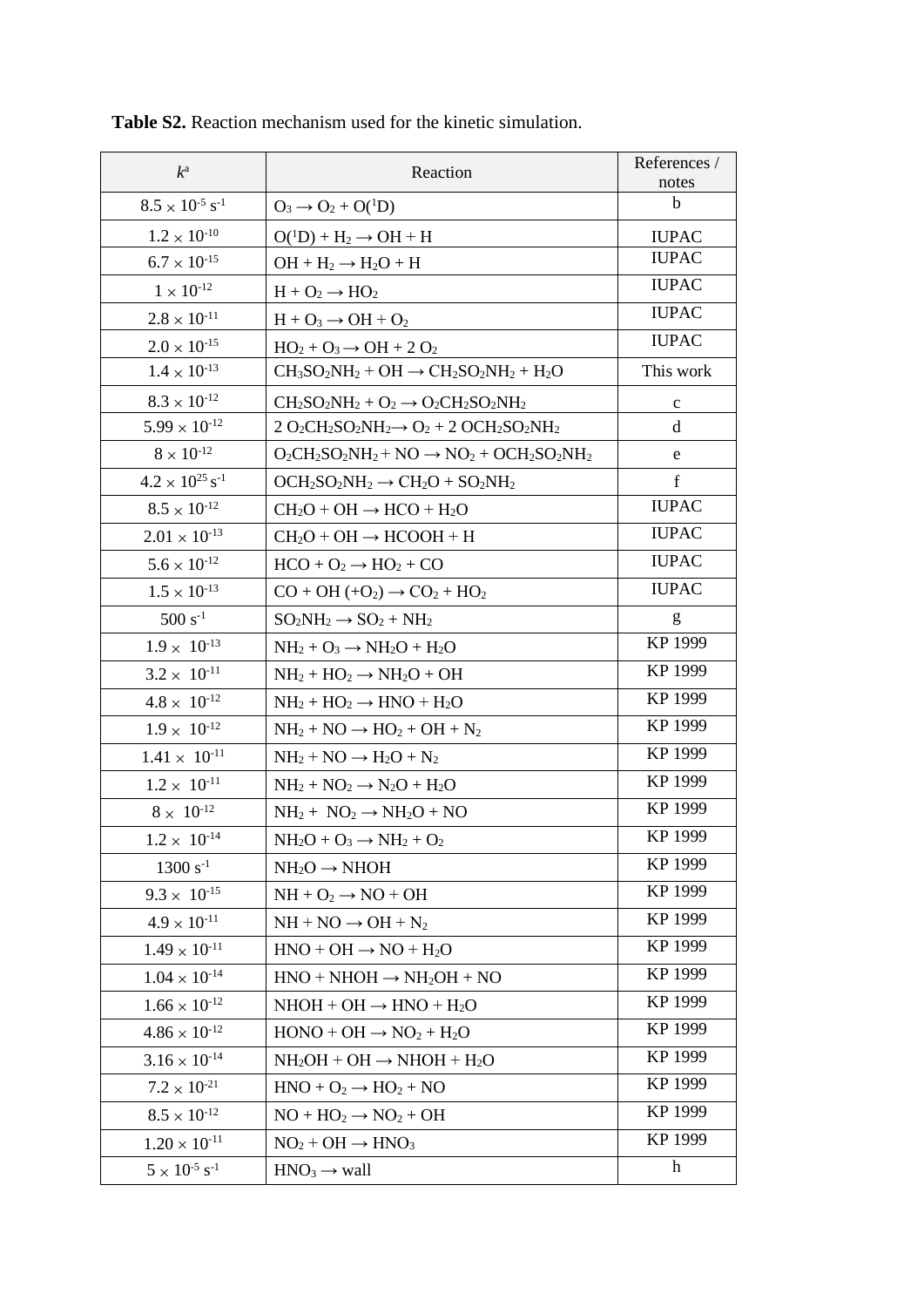<sup>a</sup> Units of cm<sup>3</sup> molecule<sup>-1</sup> s<sup>-1</sup> unless otherwise stated.

<sup>b</sup> Adjusted to match the observed loss rate of a hydrocarbon e.g. acetone during photolysis.

<sup>c</sup> Set equal to the rate constant for the reaction  $CH_3CH_2 + O_2 \rightarrow CH_3CH_2O_2$  at 1 bar.

<sup>d</sup> Set equal to the rate constant for the reaction 2 CH<sub>3</sub>C(O)CH<sub>2</sub>OO  $\rightarrow$  O<sub>2</sub> + 2 CH<sub>3</sub>C(O)CH<sub>2</sub>O.

<sup>e</sup> Set equal to the rate constant for the reaction  $CH_3C(O)CH_2O_2 + NO \rightarrow NO_2 + CH_3C(O)CH_2O$ .

<sup>f</sup> Calculated with G4MP2 level of theory. Note that as this is the only fate of  $OCH<sub>2</sub>SO<sub>2</sub>NH<sub>2</sub>$ , any lifetime shorter than a few seconds would give the same simulation result.

<sup>g</sup> Set to the thermal decomposition rate coefficient for  $CH_3SO_2$  (see manuscript for details). Note that any value greater than  $10^{-3}$  s<sup>-1</sup> yields in the same simulation result.

 $h$  Adjusted to obtain best agreement with the observed HNO<sub>3</sub> profile.

IUPAC: Task Group on Atmospheric Chemical Kinetic Data Evaluation, (Ammann, M., Cox, R.A., Crowley, J.N., Herrmann, H., Jenkin, M.E., McNeill, V.F., Mellouki, A., Rossi, M. J., Troe, J. and Wallington, T. J.) [http://iupac.pole-ether.fr/index.html.](http://iupac.pole-ether.fr/index.html), 2019.

KP 1999: Kohlmann, J.-P., and Poppe, D.: The tropospheric gas-phase degradation of NH<sub>3</sub> and its impact on the formation of  $N_2O$  and  $NO_x$ , J. Atmos. Chem., 32, 397-415, 1999.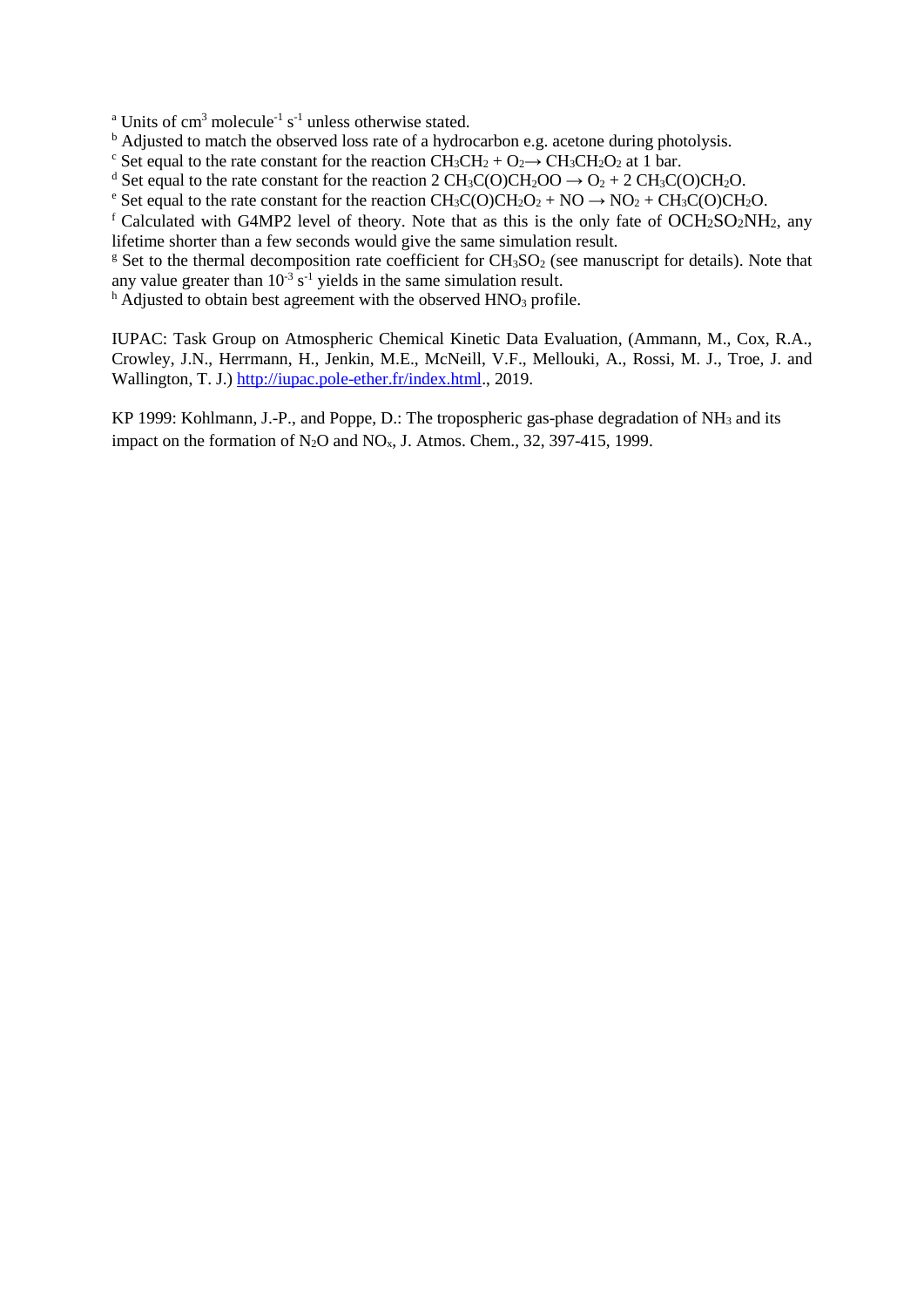

**Figure S2.** Calibration curves for the main products of the reaction  $CH_3SO_2NH_2$  + OH. Experimental conditions were 298 K and 700 Torr synthetic air. Abs = Absorbance  $[log_{10}(I_0/I)].$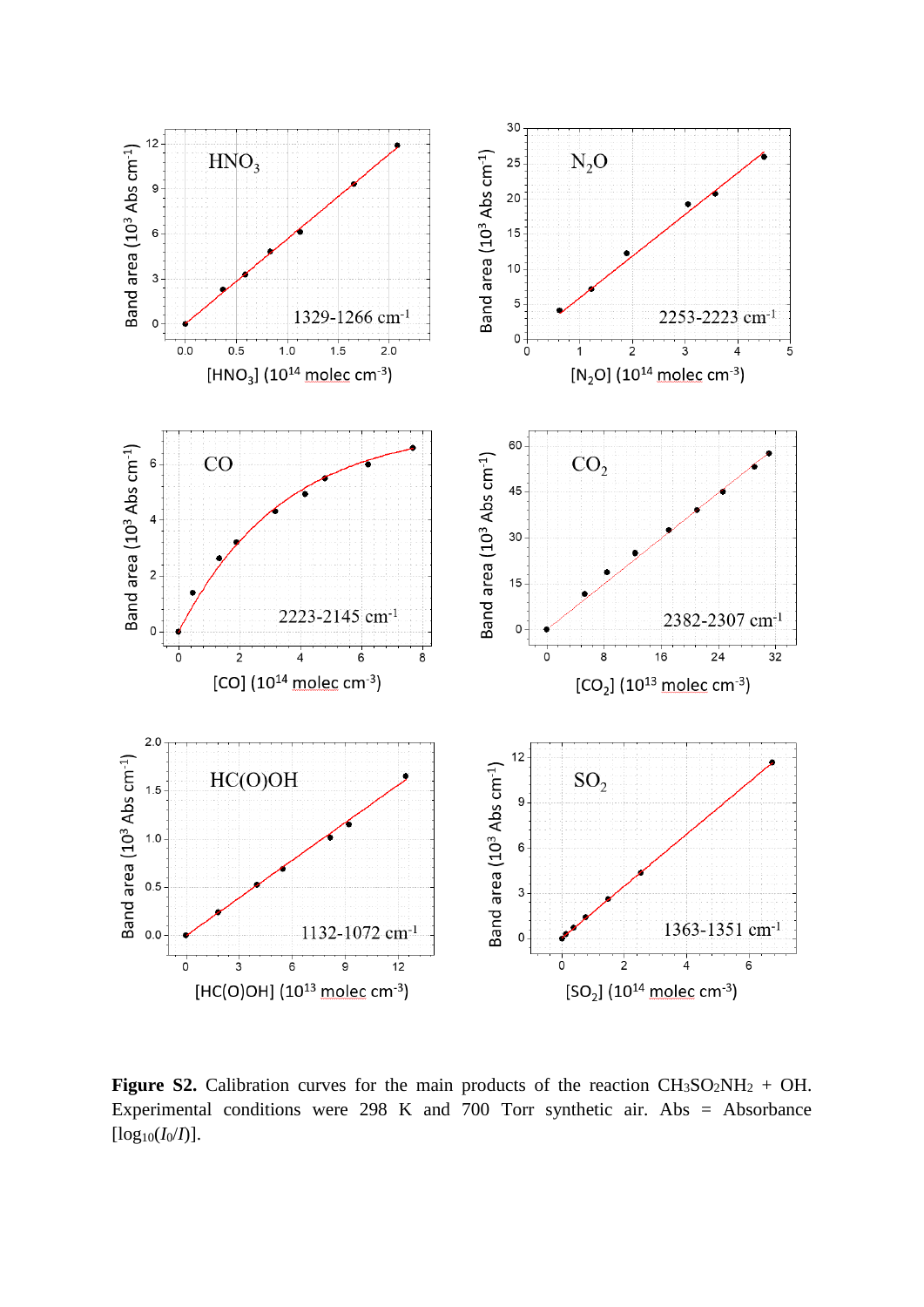

Figure S3. Comparison of the absorbance of SO<sub>2</sub> product with respect to the depletion in absorbance of MSAM during oxidation.